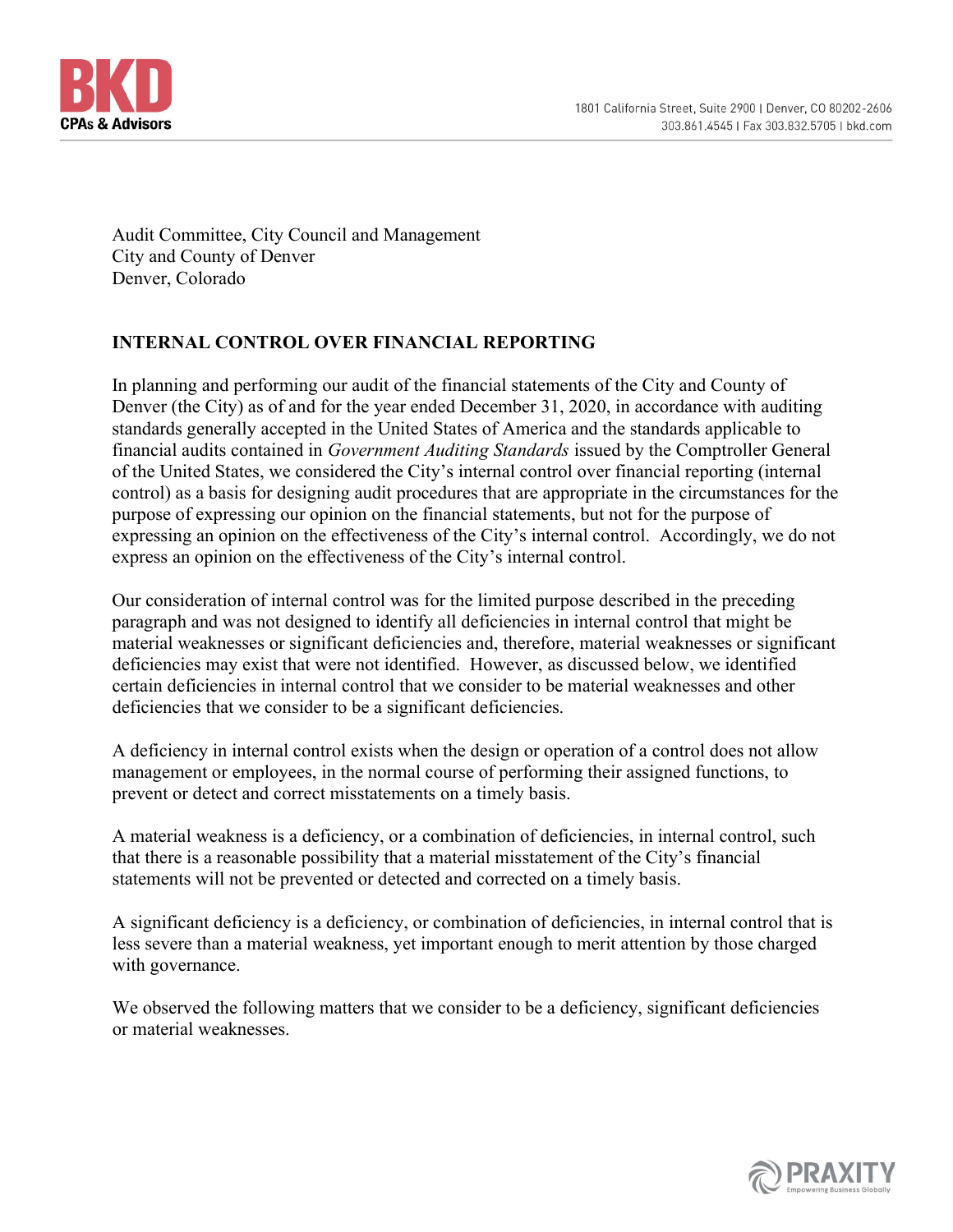#### Material Weaknesses

 Refer to the Independent Auditor's Report on Internal Control Over Financial Reporting and on Compliance and Other Matters Based on an Audit of Financial Statements Performed in Accordance with Government Auditing Standards.

### Significant Deficiencies

 Refer to the Independent Auditor's Report on Internal Control Over Financial Reporting and on Compliance and Other Matters Based on an Audit of Financial Statements Performed in Accordance with Government Auditing Standards.

### **Deficiency**

### 2020 D-1 Review of Access Privileges – City

Finding: Per our review of access privileges for the in-scope applications, an annual review of user access (re-certification) is not performed by the business owners for Enterprise Cashiering System, iasWorld, and GenTax applications. Periodic re-certification helps control risks associated with segregation of duties issues arising from personnel changing functional responsibilities and unauthorized access resulting from delays in disabling accounts for terminated users.

Recommendation: Although the review may be coordinated by Technology Services, we recommend that the City's business owners perform a periodic documented review of logical access for users of applications supporting general ledger and its supporting sub-systems, databases and operating systems.

 Views of Responsible Officials and Planned Corrective Actions: Technology Services (TS) will assemble the current list of all users for their respective system, then coordinate an audit with/by the Agency/Department users for the respective system. TS will then have a review with the Agency/Department users to verify understanding of any/all changes, then have the Agency/Department contact enter a service ticket for each user needing security/permission changes. Any users needing removal will be handled in one ticket/security group/system, then the appropriate TS team will perform any requested security group changes and/or access terminations. Access terminations will be prioritized first with security group changes second.

Person(s) responsible for implementing: Alex Taylor, Brian Young, and Nikki Nguyen, Technology Services.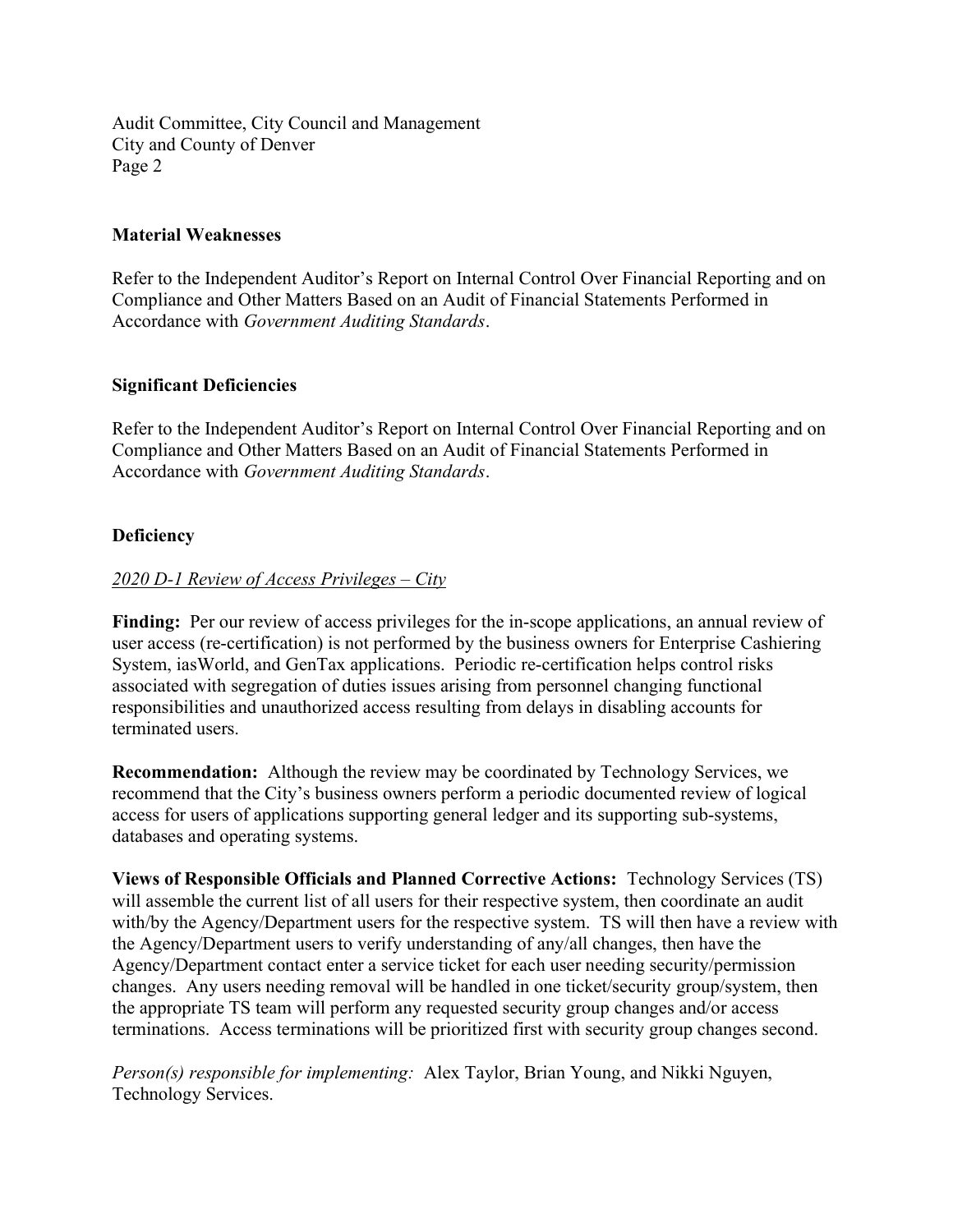Implementation date: September 30, 2021.

## INTERNAL CONTROL OVER COMPLIANCE

 In planning and performing our audit, we considered City and County of Denver's (the City) internal control over compliance with the requirements that could have a direct and material effect on a major federal program in order to determine our auditing procedures for the purpose of expressing our opinion on compliance and to test and report on internal control over compliance in accordance with *OMB Uniform Guidance*, but not for the purpose of expressing an opinion on the effectiveness of the City's internal control over compliance. Accordingly, we do not express an opinion on the effectiveness of the City's internal control over compliance.

 Our consideration of internal control over compliance was for the limited purpose described in the preceding paragraph and was not designed to identify all deficiencies in internal control over compliance that might be significant deficiencies or material weaknesses and, therefore, there can be no assurance that all deficiencies, significant deficiencies or material weaknesses have been identified. However as discussed below we identified certain deficiencies in internal control over compliance that we consider to be significant deficiencies.

 A deficiency in internal control over compliance exists when the design or operation of a control over compliance does not allow management or employees, in the normal course of performing their assigned functions, to prevent or detect and correct noncompliance with a type of compliance requirement of a federal program on a timely basis.

 A material weakness in internal control over compliance is a deficiency, or a combination of deficiencies, in internal control over compliance such that there is a reasonable possibility that material noncompliance with a type of compliance requirement of a federal program will not be prevented or detected and corrected on a timely basis.

 A significant deficiency in internal control over compliance is a deficiency, or combination of deficiencies, in internal control over compliance that is less severe than a material weakness, yet important enough to merit attention by those charged with governance.

 We observed the following matters that we consider to be a deficiency or significant deficiencies:

#### Significant Deficiencies

 Refer to the Independent Auditor's Report on Compliance for Each Major Federal Program and on Internal Control Over Compliance.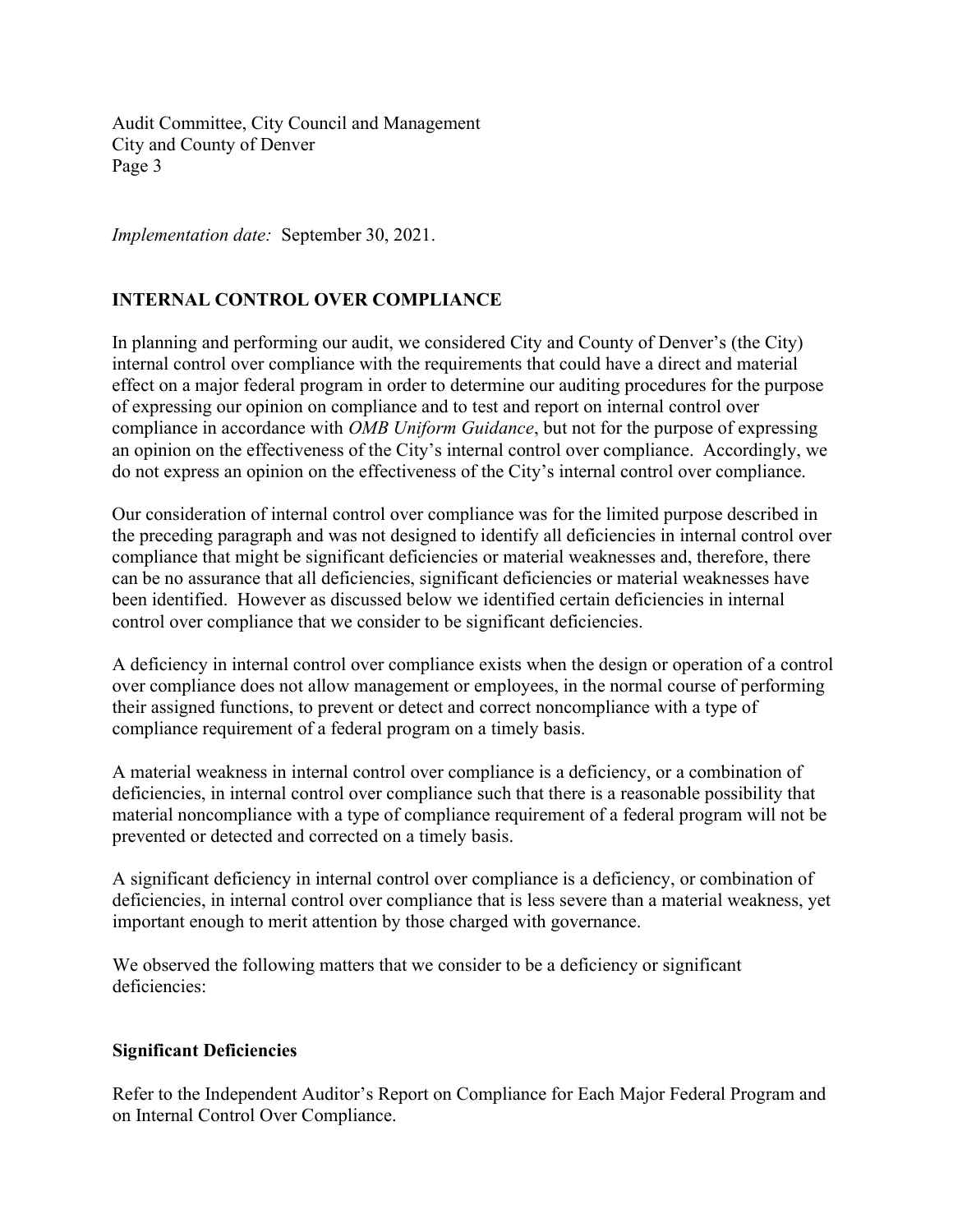## **Deficiency**

#### 2020 D-2 Subrecipient Monitoring

Finding: The City posts a sample risk assessment matrix, a sample subrecipient information form and a pass-through responsibilities checklist on its internal DenverHub webpage of grant resources for departments to use. Additionally, agreement templates are available that include standard language outlining federal requirements and subrecipient responsibilities to comply with those requirements. Furthermore, the City can ensure the eligibility and determination of subrecipient status through the completion of a Subrecipient vs. Contractor worksheet. At the onset of the pandemic, the City did not fully utilize the documents available, specifically the Subrecipient vs. Contractor worksheet to ensure subrecipients were properly identified, and required federal information was disseminated.

Recommendation: We recommend that the City complete the Subrecipient vs. Contract worksheet and utilize the documents available to ensure subrecipients are properly identified and required information is communicated.

 Views of Responsible Officials and Planned Corrective Actions: We agree with this finding. The City will build upon initial training to grant personnel provided in May 2021 on proper subrecipient management by circulating the subrecipient vs. contractor worksheet and other pertinent documentation to agency finance and contract personnel.

Person(s) responsible for implementing: Rory Regan, Federal Grants Manager.

Implementation date: August 31, 2021.

## OTHER MATTERS

 Although not considered material weaknesses, significant deficiencies or deficiencies in internal control over financial reporting, we observed the following matters and offer these comments and suggestions with respect to matters which came to our attention during the course of the audit of the financial statements. Our audit procedures are designed primarily to enable us to form an opinion on the financial statements and, therefore, may not bring to light all weaknesses in policies and procedures that may exist. However, these matters are offered as constructive suggestions for the consideration of management as part of the ongoing process of modifying and improving financial and administrative practices and procedures. We can discuss these matters further at your convenience and may provide implementation assistance for changes or improvements.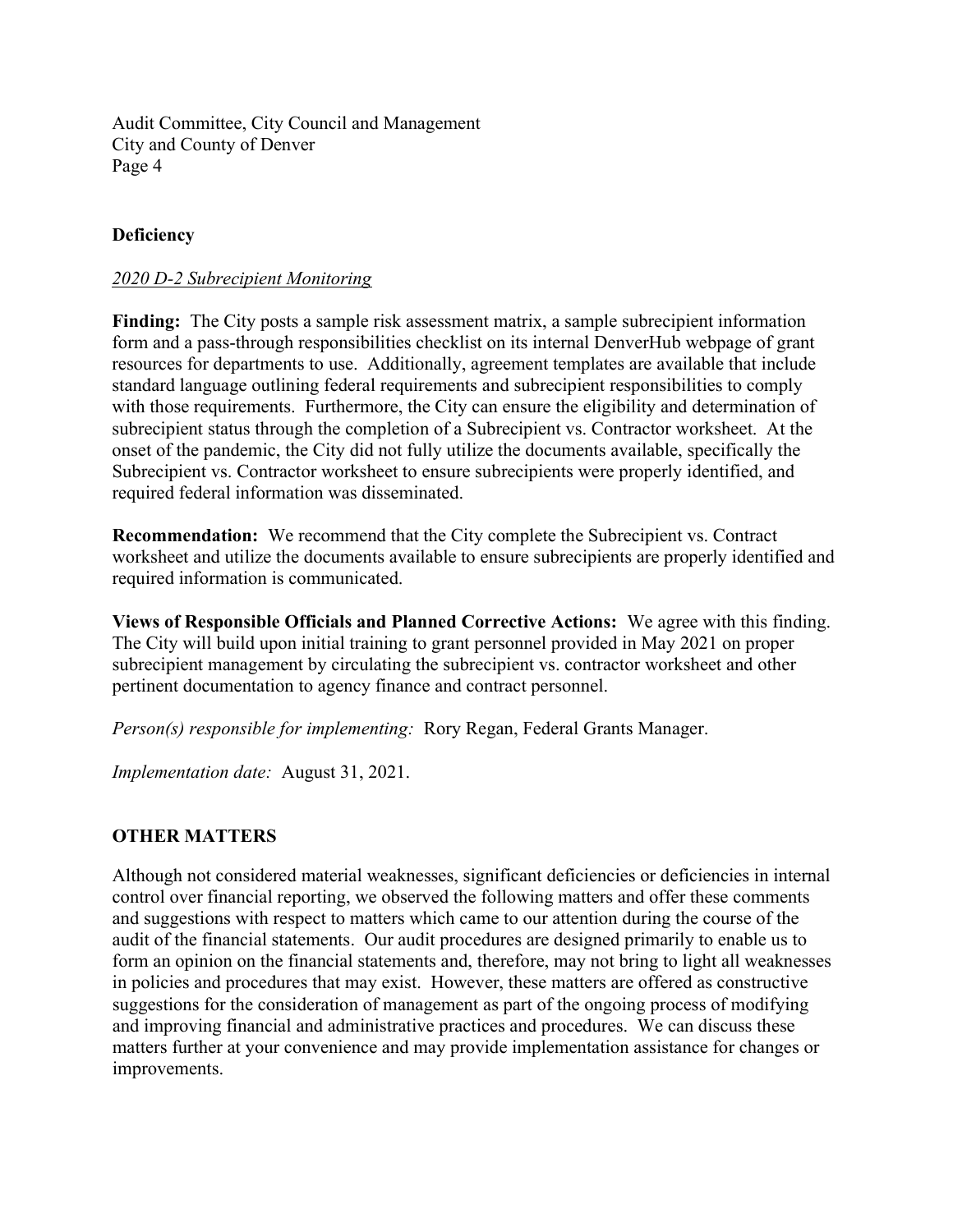## 2020 OM-1 Desktop Computers

 As part of current year testing, we reviewed some of the controls around technology as it related to physical equipment in the remote environment. We noted that a number of computers were assigned to 24 individuals no longer employed as of year-end, and support could not be provided that the equipment was returned prior to the employees termination. As part of the City's return to work process, we recommend that the City evaluate whether all computers checked out by employees due to COVID-19 are accounted for, and are returned as individuals return to the office. Additionally, we recommend that any unaccounted desktop computers from former employees be located and returned to the City.

 Views of Responsible Officials and Planned Corrective Actions: Technology Services (TS) will reach out to agency asset liaisons and request that the 24 computers assigned to individuals that are no longer with the city be either returned to TS, re-assigned or stored with the liaison.

 Through CARES funding, we purchased laptops to provide more flexibility to desktop users. TS is reaching out to managers of the individuals that created ServiceNow tickets to see if these employees will be bringing their desktop back into the office or if they will become a hybrid worker and would like to be migrated to a laptop. This information will be documented in ServiceNow and all equipment will be accounted for during this process.

 In addition, TS will start to receive the HR Terminations Report monthly. We will reach out to agency asset liaisons to retrieve equipment of employees that have left the city.

Person(s) responsible for implementing: Kathy Cruz.

Implementation date: October 1, 2021.

2020 OM-2 New Accounting Pronouncements

#### GASB Statement No. 87, Leases

In June 2017, GASB published Statement No. 87, Leases. This Statement was the result of a multi-year project to reexamine the accounting and financial reporting for leases. The new Statement establishes a single model for lease accounting based on the principle that leases represent the financing of the right to use an underlying asset. Specifically, GASB 87 includes the following accounting guidance for lessees and lessors:

Lessee Accounting: A lessee will recognize a liability measured at the present value of payments expected to be made for the lease term, and an intangible asset measured at the amount of the initial lease liability, plus any payments made to the lessor at or before the beginning of the lease and certain indirect costs. A lessee will reduce the liability as payments are made and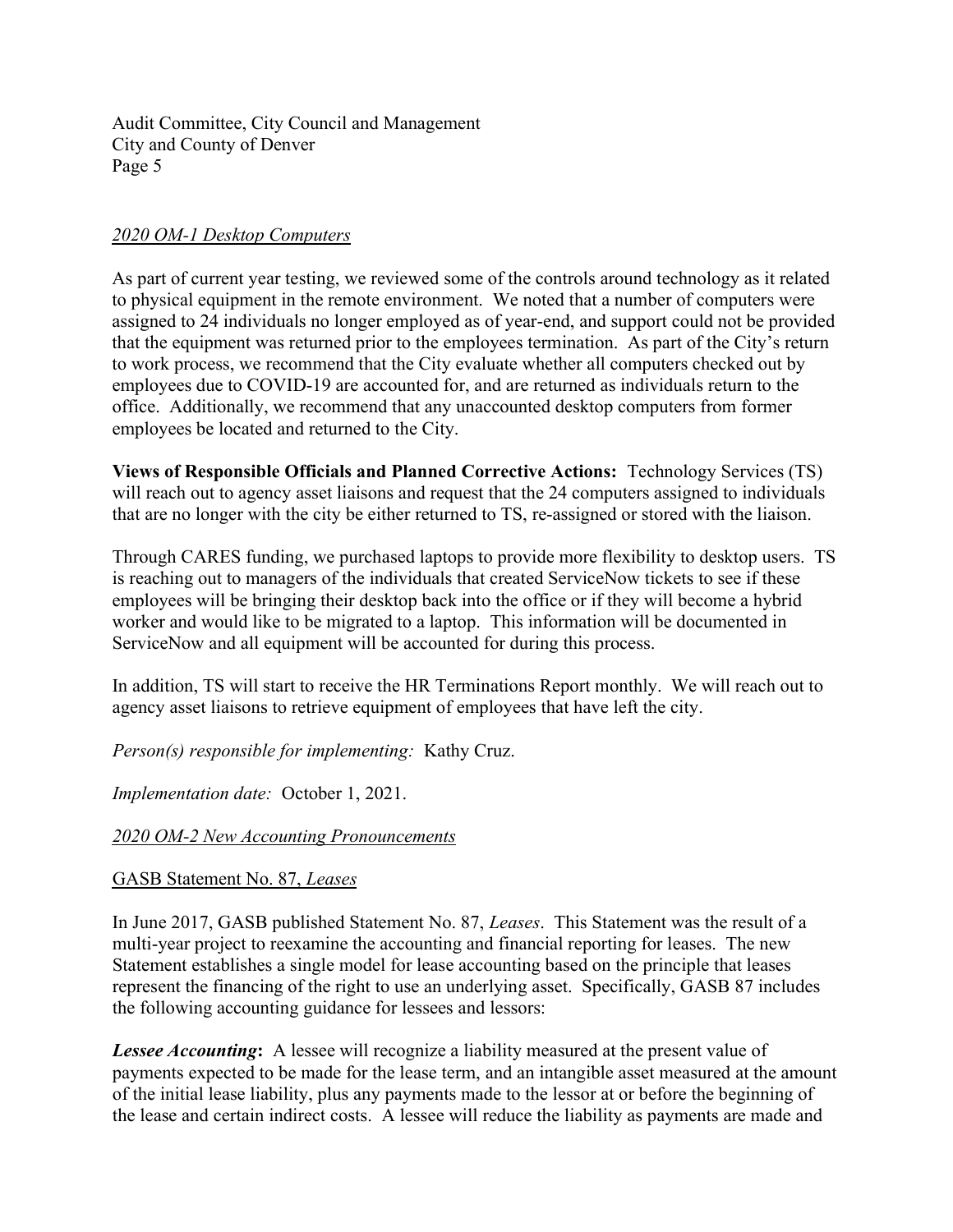recognize an outflow of resources for interest on the liability. The asset will be amortized by the lessee over the shorter of the lease term or the useful life of the asset.

Lessor Accounting: A lessor will recognize a receivable measured at the present value of the lease payments expected for the lease term and a deferred inflow of resources measured at the value of the lease receivable plus any payments received at or prior to the beginning of the lease that relate to future periods. The lessor will reduce the receivable as payments are received and recognize an inflow of resources from the deferred inflow of resources in a systematic and rational manner over the term of the lease. A lessor will not derecognize the asset underlying the lease. There is an exception for regulated leases for which certain criteria are met, such as airport-aeronautical agreements.

 The lease term used to measure the asset or liability is based on the period in which the lessee has the noncancelable right to use the underlying asset. The lease term also contemplates any lease extension or termination option that is reasonably certain of being exercised.

GASB 87 does not apply to leases for intangible assets, biological assets (*i.e.*, timber and living plants and animals), service concession agreements or leases in which the underlying asset is financed with conduit debt that is reported by the lessor. Additionally, leases with a maximum possible term of 12 months or less are excluded.

 GASB 87 is effective for the City's fiscal year ending December 31, 2022. Early application is encouraged. It is anticipated that leases would be recognized using the facts and circumstances in effect at the beginning of the period of implementation.

#### GASB Statement No. 91, Conduit Debt Obligations

 The primary objectives of GASB 91 are to provide a single method of reporting conduit debt obligations by issuers and eliminate diversity in practice associated with (1) commitments extended by issuers, (2) arrangements associated with conduit debt obligations, and (3) related note disclosures. GASB 91 clarifies the existing definition of a conduit debt obligation; establishes that a conduit debt obligation is not a liability of the issuer; establishes standards for accounting and financial reporting of additional commitments and voluntary commitments extended by issuers and arrangements associated with conduit debt obligations; and improves required note disclosures.

 The requirements of GASB 91 are effective for reporting periods beginning after December 15, 2021. Earlier application is encouraged.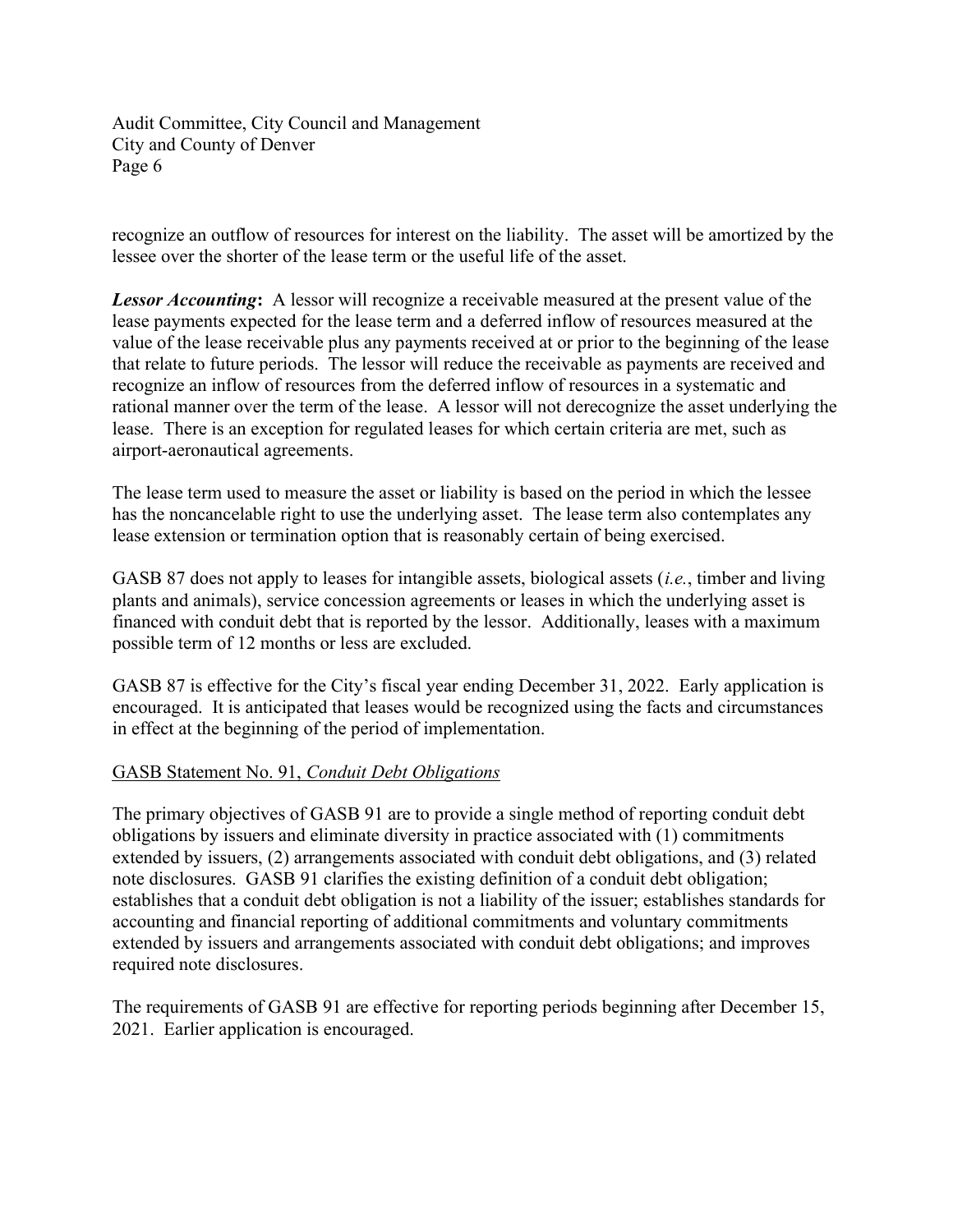## GASB Statement No. 94, Public-Private and Public-Public Partnerships and Availability Payment Arrangements

 The primary objective of this Statement is to improve financial reporting by addressing issues related to public-private and public-public partnership arrangements (PPPs). As used in this Statement, a PPP is an arrangement in which a government (the transferor) contracts with an operator (a governmental or nongovernmental entity) to provide public services by conveying control of the right to operate or use a nonfinancial asset, such as infrastructure or other capital asset (the underlying PPP asset), for a period of time in an exchange or exchange-like transaction. Some PPPs meet the definition of a service concession arrangement (SCA), which the Board defines in this Statement as a PPP in which (1) the operator collects and is compensated by fees from third parties; (2) the transferor determines or has the ability to modify or approve which services the operator is required to provide, to whom the operator is required to provide the services, and the prices or rates that can be charged for the services; and (3) the transferor is entitled to significant residual interest in the service utility of the underlying PPP asset at the end of the arrangement.

 This Statement also provides guidance for accounting and financial reporting for availability payment arrangements (APAs). As defined in this Statement, an APA is an arrangement in which a government compensates an operator for services that may include designing, constructing, financing, maintaining, or operating an underlying nonfinancial asset for a period of time in an exchange or exchange-like transaction.

 The requirements of GASB 94 are effective for fiscal years beginning after June 15, 2022, and all reporting periods thereafter. Earlier application is encouraged.

## GASB Statement No. 96, Subscription-Based Information Technology Arrangements

 It has become common for governments to enter into subscription-based contracts to use vendor- provided IT. Subscription-based information technology arrangements (SBITAs) provide governments with access to vendors' IT software and associated tangible capital assets for subscription payments without granting governments perpetual license or title to the IT software and associated tangible capital assets. The objective of GASB 96 is to better meet the information needs of financial statement users by (a) establishing uniform accounting and financial reporting requirements for SBITAs; (b) improving the comparability of financial statements among governments that have entered into SBITAs; and (c) enhancing the understandability, reliability, relevance, and consistency of information about SBITAs.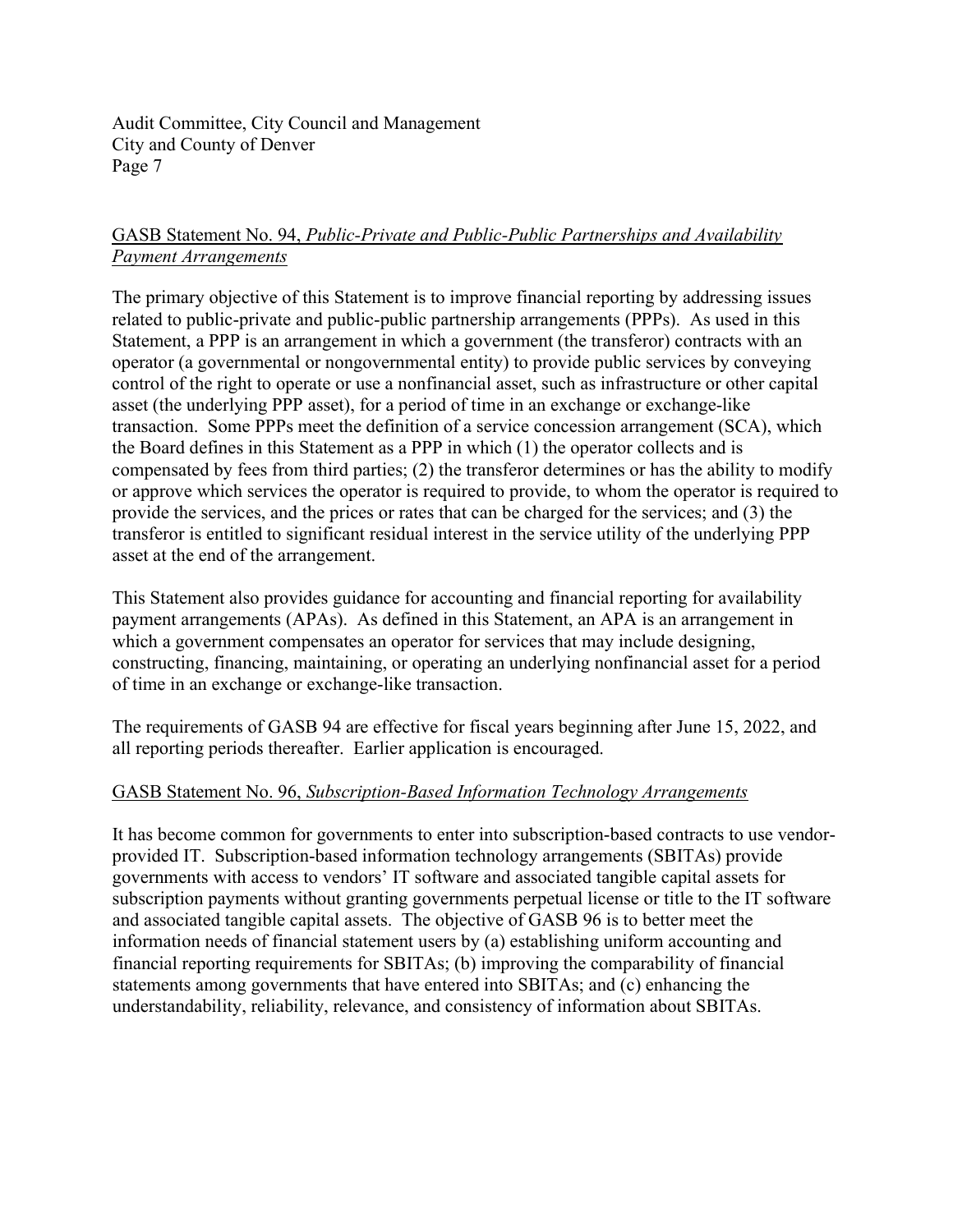Under GASB 96, a government generally should recognize a right-to-use subscription asset—an intangible asset—and a corresponding subscription liability. A government should recognize the subscription liability at the commencement of the subscription term, which is when the subscription asset is placed into service. The subscription liability should be initially measured at the present value of subscription payments expected to be made during the subscription term. Future subscription payments should be discounted using the interest rate the SBITA vendor charges the government, which may be implicit, or the government's incremental borrowing rate if the interest rate is not readily determinable. A government should recognize amortization of the discount on the subscription liability as an outflow of resources (for example, interest expense) in subsequent financial reporting periods.

 The requirements of GASB 96 are effective for fiscal years beginning after June 15, 2022 and all reporting periods thereafter. Assets and liabilities resulting from SBITAs should be recognized and measured using the facts and circumstances that existed at the beginning of the fiscal year in which this Statement is implemented.

## GASB Statement No. 97, Certain Component Unit Criteria, and Accounting and Financial Reporting for Internal Revenue Code Section 457 Deferred Compensation Plans

On June 23, 2020, GASB released Statement 97, Certain Component Unit Criteria, and Accounting and Financial Reporting for Internal Revenue Code Section 457 Deferred Compensation Plans, an amendment of GASB Statements 14 and 84, and a supersession of GASB Statement 32. Under the new rule, Section 457 plans should be accounted for as either a pension plan or other employee benefit plan, depending on whether the plan meets the definition of a pension plan. Accounting and financial reporting requirements for 457 plans that meet the definition of a pension plan are defined and investment valuation requirements for all 457 plans are modified.

 Statement 97 limits the application of the financial burden criterion regarding contributions to post-employment benefit plans to only defined benefit pension plans and defined benefit other post-employment benefit (OPEB) plans that are administered through trusts. The statement also clarified how the absence of a governing board should be considered in determining whether a primary government is financially accountable for purposes of evaluating potential component units. This will reduce costs of reporting of certain defined contribution pension and OPEB plans as fiduciary component units. This supersedes certain previous guidance in Statement 84 and Implementation Guide 2019-2.

 The Section 457 Plan portions of GASB 97 are effective for fiscal years beginning after June 15, 2021, and all reporting periods thereafter. Earlier application is encouraged.